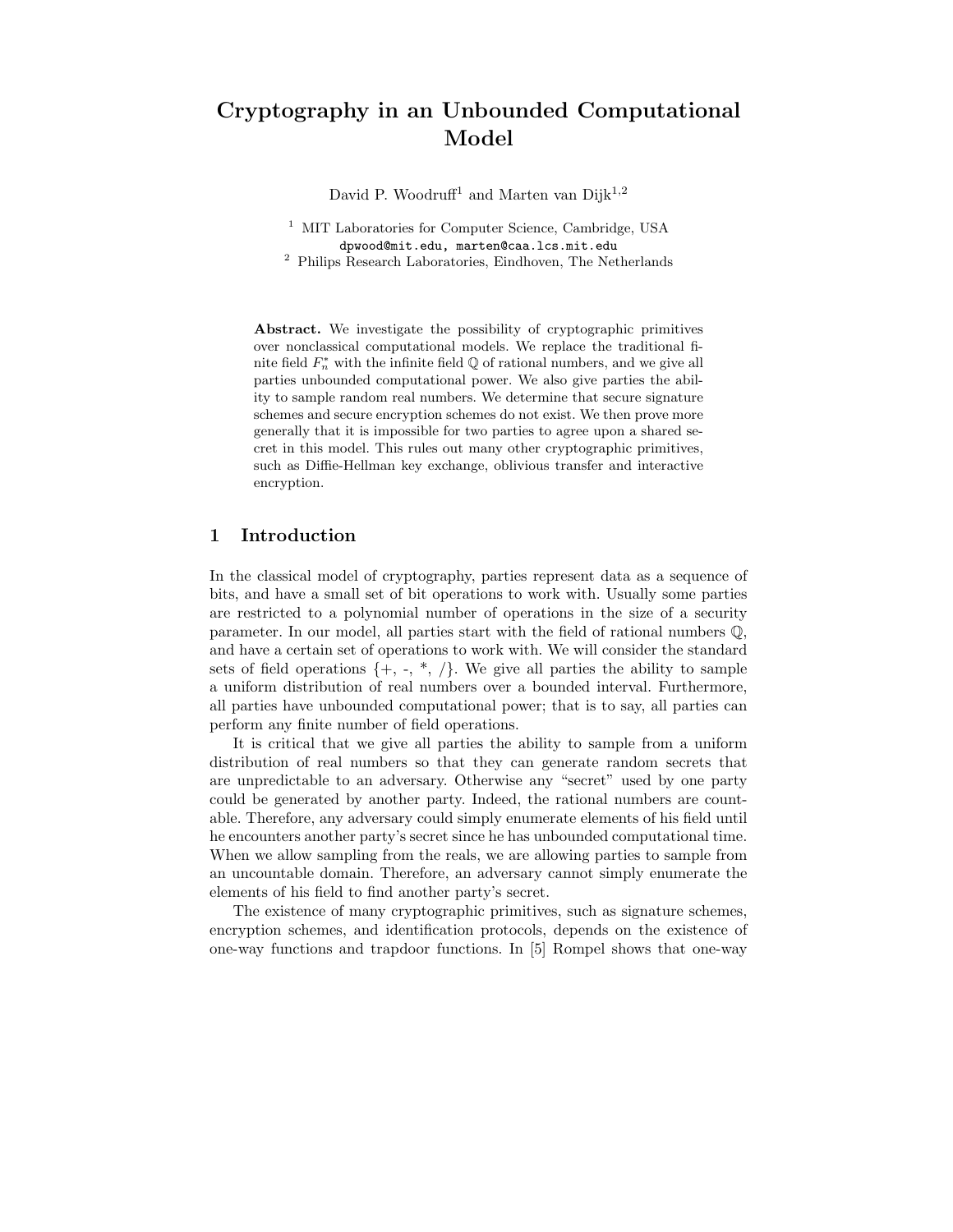functions are necessary and sufficient for secure signature schemes to exist in the standard computational model. The proof relies on the bit-representation of numbers in the number field the parties are working in. In our model, bitrepresentations play no role. Parties are equipped with infinite-precision registers with the ability to perform any field operation on irrational numbers in constant time.

We do not need to speculate about the existence of one-way functions in this model. Over the rational numbers, a party can sample a random real number  $r$ and publish its square  $r^2$ . It is impossible to deduce r to infinite precision from  $r^2$  and Q using only the operations  $\{+, \cdot, *, / \}$ . Even if one were to sample real numbers, there are only a countable number of real numbers that could help one deduce r from  $\mathbb{Q}(r^2)$ , but we're drawing from an uncountable set. Hence, there is zero probability of deducing r from  $r^2$  and Q, so the function  $f(r) \to r^2$ , where  $r$  is a real number, is a one-way function in this model.

Given that we have one-way functions, it is only natural to ask which cryptographic primitives are possible. In [2], an elegant proof of knowledge was presented over the ruler-compass constructible points, and then extended to an authentication protocol. What, if any other, primitives are possible over the ruler-compass constructible points? In our model, we will see that authentication protocols exist but secure signatures schemes and public-key encryption schemes do not. We conjecture the same to be true of the ruler-compass constructible points.

Secion 2 covers some standard techniques in modern algebra, focusing mainly on the theory of field extensions. The theorems presented in this section are crucial to understanding the impossibility proofs in the remaining sections. Section 3 presents an authentication protocol in this model. Section 4 shows that secure encryption schemes do not exist and section 5 shows the same for secure signature schemes. Finally, Section 6 shows more generally that it is impossible to share a secret in this model.

#### 2 Algebraic Preliminaries

The proof of knowledge presented in [2] over the ruler-compass constructible points is based on the idea that trisecting an arbitrary angle is impossible with only a ruler and a compass. Although it is well-known that one cannot trisect an arbitrary angle, the proof is not well-known. Proving that signature schemes and encryption schemes are not possible over the rationals requires field-theoretic techniques similar to those used in [1] where angle trisection is shown to be impossible. We state and develop some of these techniques here. We assume familiarity with the definition of a field. We shall restrict our attention to infinite subfields of the real numbers.

A real number x is said to be *algebraic* over a field  $F$  if x is a root of a polynomial  $p(t)$ , with coefficients in F in the indeterminate t. If no such polynomial exists, x is said to be *transcendental* over F. For example,  $\sqrt{2}$  is algebraic over  $\mathbb Q$  because it satisfies the polynomial  $p(t) = t^2 - 2$ . We can think of a tran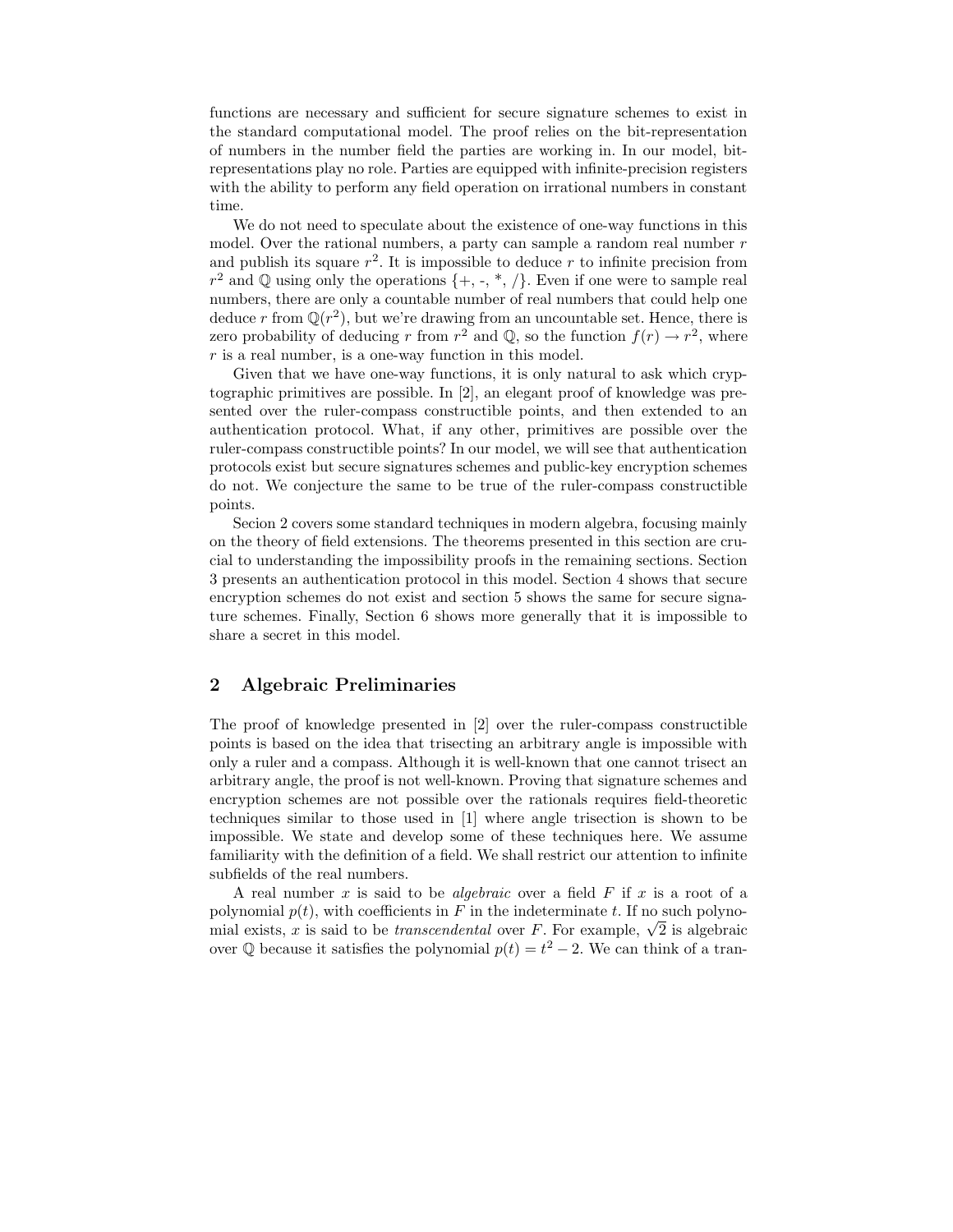scendental element over a field  $F$  as a "variable" over that field. For example, the symbol "y" and the number  $\pi$  are transcendental over Q because they do not satisfy a polynomial  $p(t)$  with rational coefficients [4]. A new field can be obtained by taking the set-theoretic union of the elements of  $F$  with  $x$ , then closing up under all of the field operations  $\{+, -, *, / \}$ . This new field, denoted  $F(x)$ , is the minimal field containing F and x, i.e., the intersection of all fields containing  $F$  and  $x$ .

The new field  $F(x)$  can be thought of as a vector space over F. A basis for this vector space is a set of elements  $\{v_{\alpha}\}\$  such that every element of  $F(x)$  can be written as a unique finite linear combination of the form  $f_1v_{\alpha_1} + f_2v_{\alpha_2} +$  $... + f_n v_{\alpha_n}$ , where  $f_i \in F$  for all i. The dimension of this vector space is defined as the number of elements in any basis. If  $x$  is algebraic over  $F$ , then there exists a polynomial  $q(t)$  of minimal degree such that  $q(x) = 0$ . It is a theorem of algebra [3] that, if x is algebraic over F and  $q(t)$  denotes its minimal polynomial over F, then the set  $\{1, x, x^2, x^3, ..., x^{(n-1)}\}$  forms a basis for the extension field  $F(x)$  viewed as a vector space over F, where n is the degree of  $q(t)$ . Hence, the dimension of this vector space is equal to the degree of  $q(t)$ . Call this degree the degree of the field extension  $F(x)/F$  and denote it by  $[F(x):F]$ . If x is transcendental over F, then there is no finite basis of  $F(x)$  over F. In this case  $[F(x) : F] = \infty$ . Furthermore, the elements of  $F(x)$  constitute the set of all elements of the form  $p(x)/q(x)$ ,  $q(x) \neq 0$ , where p and q are polynomials with coefficients in  $F$  in the indeterminate  $x$ .

More generally, any field extension  $K/F$  can be viewed as a vector space over F. The degree  $[K : F]$  of this extension denotes the (possibly infinite) number of elements in any basis of  $K/F$ . It is a well-known fact that if we have the field inclusions  $F \subset L \subset K$ , then the degree  $[K : F]$  of the extension  $K/F$  is equal to the product of the degrees  $[K : L]$  and  $[L : F]$ . We will use this fact frequently and refer to it as the *Tower Law*. For example, since  $\sqrt{2}$  is irrational, it does not lie in  $\mathbb Q$ . It satisfies the polynomial  $p(t) = t^2 - 2$ . Clearly,  $p(t)$  is the polynomial of minimal degree of  $\sqrt{2}$  over  $\mathbb{Q}$ , as otherwise there would be a polynomial  $q(t) = q_1 t + q_2$ , such that  $q(\sqrt{2}) = q_1 \sqrt{2} + q_2 = 0$ , implying  $\sqrt{2} = -q_2/q_1$  and therefore that  $\sqrt{2}$  is rational. Hence,  $[\mathbb{Q}(\sqrt{2}) : \mathbb{Q}] = 2$ . It is not hard to see that  $\sqrt{3}$  is not in the field  $\mathbb{Q}(\sqrt{2})$  (indeed,  $\sqrt{3} \neq q_1 + q_2\sqrt{2}$ for any  $q_1, q_2$  in Q). Since  $\sqrt{3}$  satisfies the polynomial  $p(t) = t^2 - 3$  over Q, it also satisfies this polynomial over  $\mathbb{Q}(\sqrt{2})$ , and since it is not contained in  $\mathbb{Q}(\sqrt{2})$ , this polynomial has minimal degree. Hence, we have the field inclusions  $\mathbb{Q} \subset \mathbb{Q}(\sqrt{2}) \subset \mathbb{Q}(\sqrt{2}, \sqrt{3})$ , where  $[\mathbb{Q}(\sqrt{2}) : \mathbb{Q}] = 2$  and  $[\mathbb{Q}(\sqrt{2}, \sqrt{3}) : \mathbb{Q}(\sqrt{2})] = 2$ , so by the Tower Law  $[\mathbb{Q}(\sqrt{2}, \sqrt{3}) : \mathbb{Q}] = 4$ . A basis of  $\mathbb{Q}(\sqrt{2}, \sqrt{3})$  as a vector space over  $\mathbb Q$  is  $\{1, \sqrt{2}, \sqrt{3}, \sqrt{6}\}.$ 

Also note that if  $[K : F] = 1$ , then  $K = F$ . Indeed,  $[K : F] = 1$  implies that there is only one element in any basis of K over F. Consider the set  $\{1\}$ , where 1 is the identity element of F. Trivially, this is a linearly independent set, and since we know the size of any basis is one,  $\{1\}$  also spans K over F, so  $\{1\}$  is a basis. Any element of K can be written as  $f \cdot 1$ , for  $f \in F$ . This implies  $K = F$ .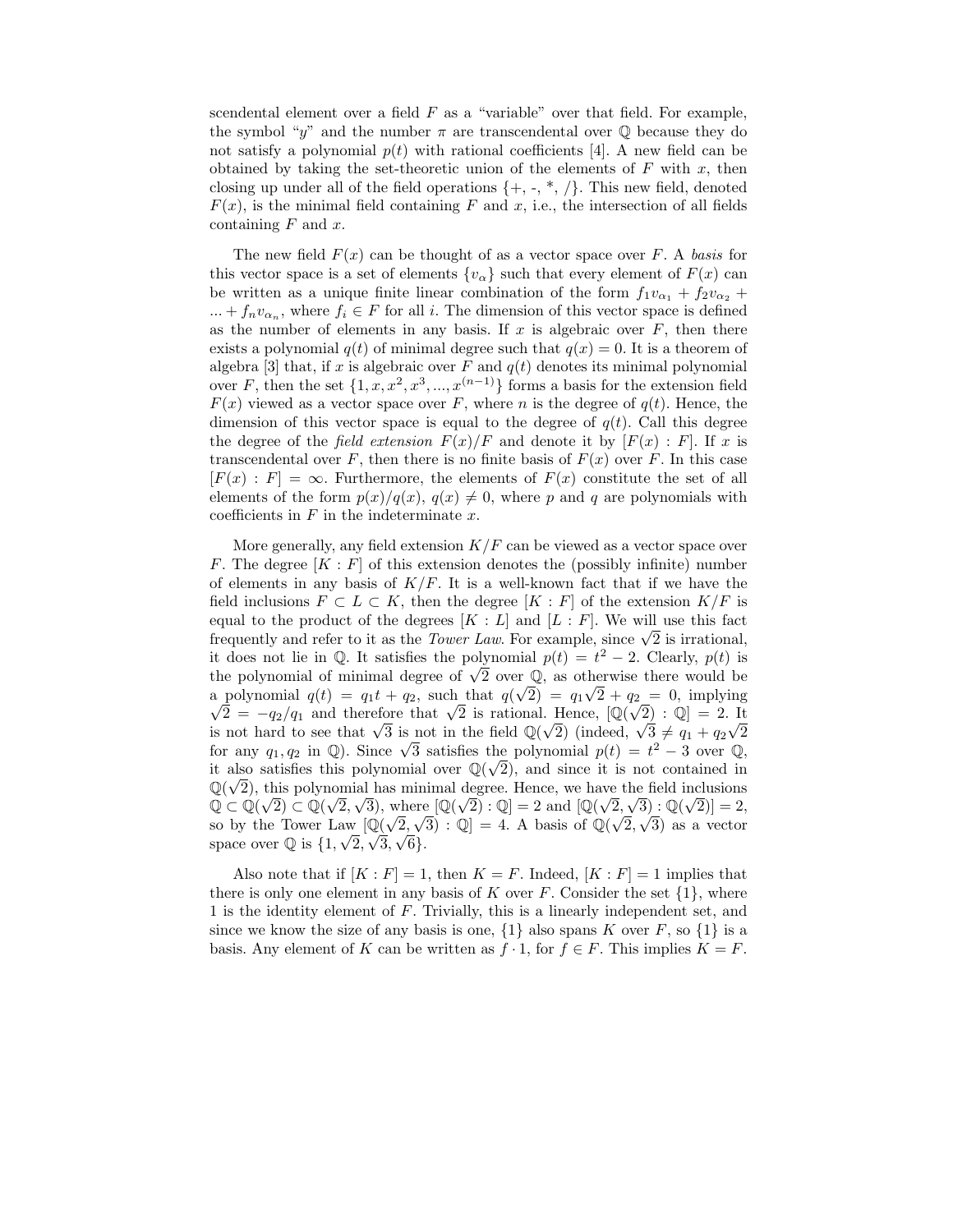Given a field extension  $F(x)/F$ , we can adjoin another element y to the field  $F(x)$ , obtaining the field  $F(x)(y)$ . It is a standard fact that  $F(x)(y) = F(y)(x)$ . We will let  $F(x, y) = F(x)(y) = F(y)(x)$ .

We now define the *algebraic closure* of a field. Consider an infinite field F. Consider the set S of all polynomials  $p(t)$  with coefficients in F in the indeterminate  $t$ . Suppose we take the minimal field containing  $F$  and adjoin all the roots of all the polynomials of S. This new field will be called the algebraic closure of F. For the countably infinite fields we shall be dealing with, it is known [4] that the cardinality of the algebraic closure of  $F$  is also countable.

We will need some specific facts concerning transcendental field extensions. Let x be transcendental over a field F and let  $K = F(x)$ . Then any element  $u \in$ K can be written as  $p(x)/q(x)$ , where p and q are relatively prime polynomials with coefficients in F in the indeterminate x. We have that  $F(u) \subset K$ . In [4] it is shown that the degree  $[K: F(u)]$  equals  $max\{deg(p(x)), deg(q(x))\}.$ 

We will also need some specific results concerning the intermediate fields of a field extension. A field L such that  $F \subset L \subset K$  is called an intermediate field of the field extension  $K/F$ . If x is transcendental over K, it is clearly transcendental over F since  $F \subset K$ . Conversely, if every element  $k \in K$  is algebraic over F and if x is transcendental over  $F$ , it is also transcendental over  $K$ . This follows from the transitivity property of being algebraic, namely, if  $x$  is algebraic over  $K$ , and K is algebraic over F, then x is algebraic over  $F$  [4].

Suppose x is transcendental over F, and K is an algebraic extension of F. then the intermediate fields  $L$  of  $K/F$  are in bijective correspondence with the intermediate fields of  $K(x)/F(x)$ . The bijection sends an intermediate field L of  $K/F$  to the intermediate field  $L(x)$  of  $K(x)/F(x)$ . The inverse sends an intermediate field G of  $K(x)/F(x)$  to  $G \cap K$ . The intuition behind this fact is that x, being transcendental over  $F$ , plays no role in factoring the minimal polynomials of elements of K over F. Since the intermediate fields of  $K(x)/F(x)$ are determined by these polynomials, the intermediate fields of  $K(x)/F(x)$  are exactly those of  $K/F$  with the additional element x adjoined. This result also holds if K is a transcendental extension of F and x is transcendental over K. See [4] for more details.

The final theorem that we will need, due to Lüroth [4], states that if  $x$  is transcendental over a field  $F$ , then the intermediate fields  $L$  of the field extension  $F(x)/F$  all have the form  $F(u)$ , where u has the form  $p(x)/q(x)$ , where p and q are polynomials with coefficients in F and  $q \neq 0$ .

#### 3 An Identification Protocol

Here is a simple zero-knowledge proof of knowledge similar to that in [2]. Suppose Alice wishes to identify herself to Bob. She samples a random real number  $r$  and publishes  $p = r^2$ . Because finding the exact square root of  $r^2$  over  $\mathbb Q$  with only the operations  $\{+, -, *, /\}$  is impossible, Alice knows she is the only one who knows r. Also, even if parties are allowed to sample random real numbers, the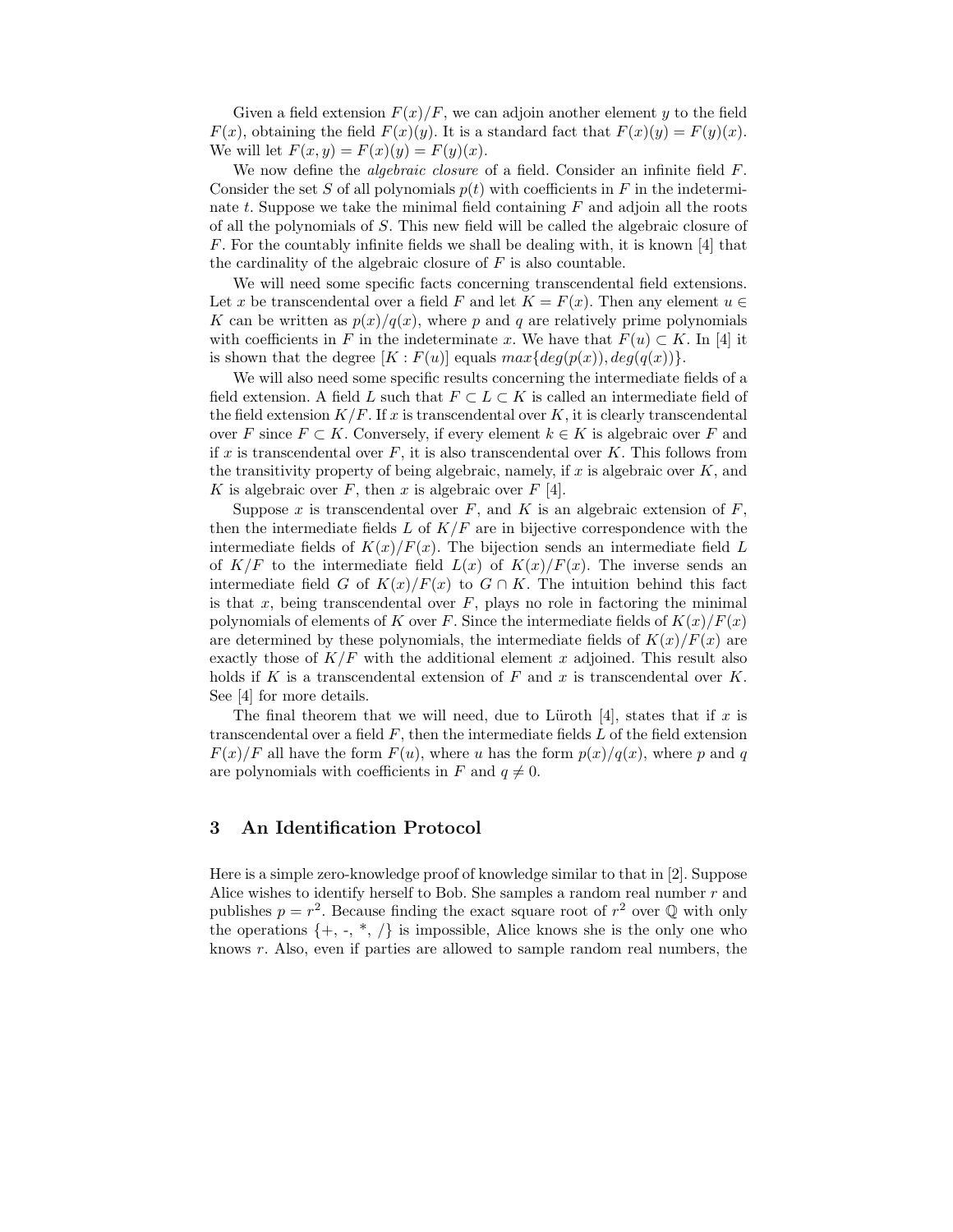probability is zero that any number sampled will help an adversary compute  $r$ from  $\mathbb Q$  and  $r^2$ . Here's the protocol:

- 1. Alice samples a real number s. She gives Bob  $t = s^2$ .
- 2. Bob flips a coin and tells Alice the result.
- 3. If Bob said "heads", then Alice gives Bob s, and Bob checks that  $s^2 = t$ . – If Bob said "tails", then Alice gives Bob  $u = rs$ , and Bob checks that  $u^2 = pt$ .

We sketch a proof of the three properties of zero-knowledge: completeness, soundness, and zero-knowledge. For completeness, note that if Alice and Bob follow the protocol, then Bob always accepts Alice's proof of identity. For soundness, note that anyone impersonating Alice cannot respond to both of Bob's challenges because he cannot know both  $s$  and  $rs$ , as otherwise he could compute  $(rs)/s = r$ , contradicting the fact that it is not possible to compute r given only  $\mathbb Q$  and  $r^2$  in our model of computation. Hence, with each iteration of the above protocol an impersonator can succeed with probability at most 1/2. After  $k$  iterations, the probability that Bob will be fooled by the impersonator is at most  $2^{-k}$ .

To show the protocol is zero-knowledge, we construct a simulator to produce transcripts of Bob's view in the protocol. Bob's views are of the form  $(t, \text{``heads''}, s)$  or  $(t, \text{``tails''}, u)$ . The first can be simulated by choosing s at random and setting t to be  $s^2$ . The second can be simulated by choosing u at random and taking t to be  $u^2/p$ . As stated in [2], even if Bob is to use a nonuniform distribution, his view can be simulated by probing and resetting him. If  $k$  rounds are executed in series, the expected number of trials of the simulator is  $2k$ . If k flips are sent in parallel, then the expected number of trials is  $2^k$ ; this is not a problem since there are no complexity assumptions in our computational model.

## 4 The Impossibility of Secure Public-Key Encryption Schemes

We now address the possibility of secure encryption schemes in this model. We would like an encrypter to be able to encrypt an arbitrary real number of his choice, even after the public and secret keys have been generated. Intuitively, such encryption schemes cannot exist because both the message space and the ciphertext space are uncountably infinite, whereas the set of numbers that are "algebraically dependent" on any finite set of secret keys is only countably infinite. Since all parties are restricted to finite time, only a finite set of secret keys can be generated. Hence, the trapdoor information that comes with knowledge of the set of secret keys can only help decrypt a countable number of messages. We now formalize this intuition.

We first consider a special scenario. Suppose Alice starts with the field Q. She then samples a random real number  $SK$  to be her secret key. She now has the field  $\mathbb{Q}(SK)$ . Suppose she then performs some finite number of field operations in the field  $\mathbb{Q}(SK)$  to compute her public key PK, another element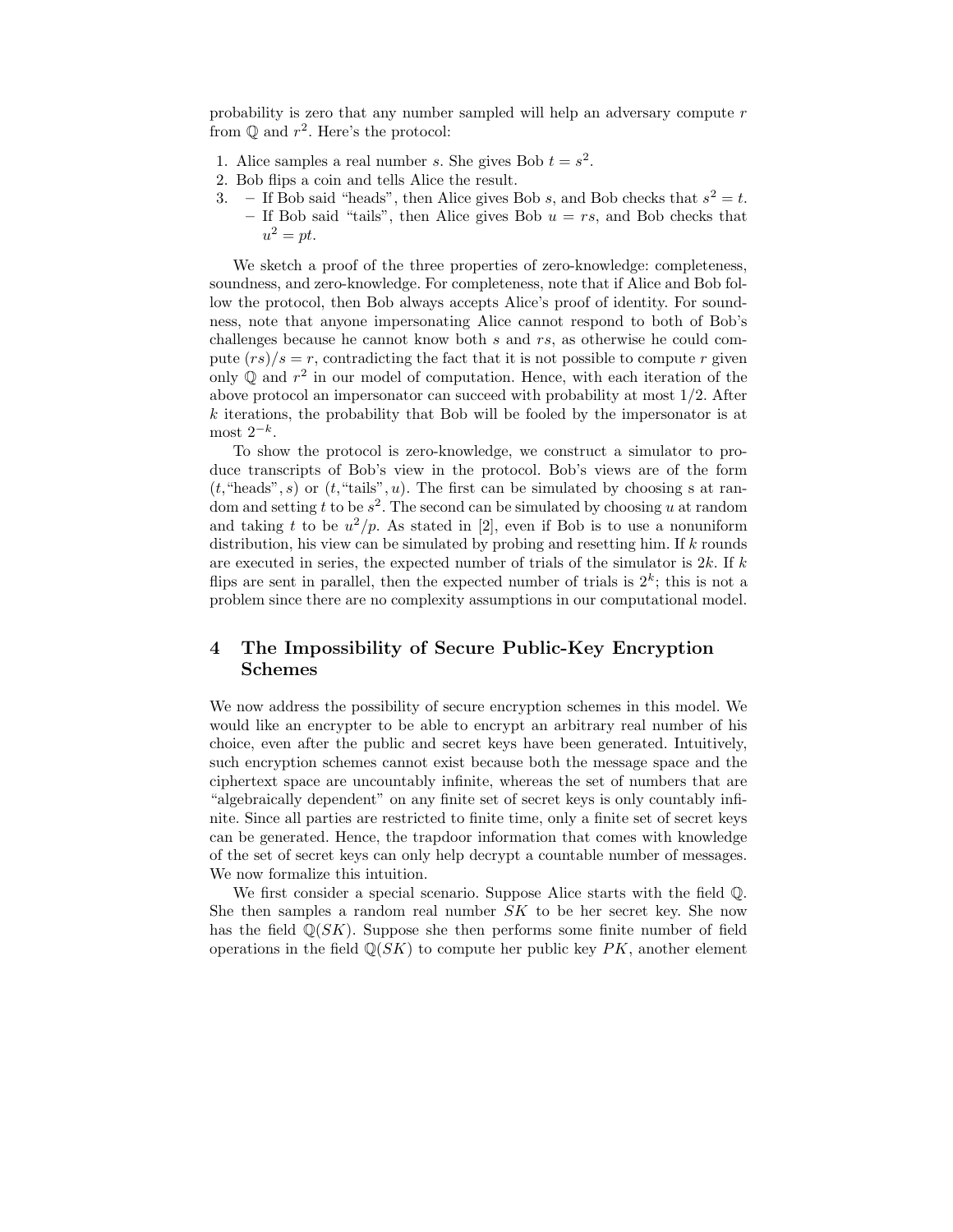of  $\mathbb{Q}(SK)$ . She then publishes PK. We first consider the case when the degree  $[\mathbb{Q}(SK) : \mathbb{Q}(PK)]$  is finite.

We would like Bob to be able to encrypt an arbitrary real number  $m$  using Alice's public key  $PK$ , generating a ciphertext c. Given the ciphertext c and  $PK$ , we do not want an adversary to be able to decrypt c to obtain the original message  $m$ . However, we do want Alice to be able to use her secret key  $SK$ , together with c, to decrypt c and recover the original message  $m$ . Collecting this information, we have the following tower of fields:

$$
\mathbb{Q}(PK, c) \subset \mathbb{Q}(PK, m) \subset \mathbb{Q}(SK, c).
$$

Indeed, the inclusion  $\mathbb{Q}(PK, c) \subset \mathbb{Q}(PK, m)$  holds because, given PK and m, the encrypter can compute c with only field operations, and hence  $c \in \mathbb{Q}(PK, m)$ . The inclusion  $\mathbb{Q}(PK, m) \subset \mathbb{Q}(SK, c)$  holds because, given SK and c, the legitimate decrypter Alice can recover m with only field operations.

Let's now inspect the degrees of these field extensions. Set  $n = \mathbb{Q}(SK)$ :  $\mathbb{Q}(PK)$ . Then  $[\mathbb{Q}(SK, c) : \mathbb{Q}(PK, c)]$  is at most n, since adjoining c to both fields can only reduce the degree of the minimal polynomial of  $SK$  over  $\mathbb{Q}(PK)$ . We show that  $\mathbb{Q}(SK, c) = \mathbb{Q}(SK, m)$ . We know  $\mathbb{Q}(SK, c) \supset \mathbb{Q}(SK, m)$  from the tower of fields above. Furthermore, given  $SK$  anyone can recompute  $PK$  since  $\mathbb{Q}(PK) \subset \mathbb{Q}(SK)$ , and given PK and m anyone can recompute c. Therefore,  $\mathbb{Q}(SK,m) \supset \mathbb{Q}(SK,c)$ . We deduce that  $[\mathbb{Q}(SK,c) : \mathbb{Q}(PK,m)]=[\mathbb{Q}(SK,m):$  $\mathbb{Q}(PK, m)$ . Since m is a general real number,  $[\mathbb{Q}(SK, m) : \mathbb{Q}(PK, m)]$  also equals n. Applying the Tower Law, we have that  $[\mathbb{Q}(PK, m) : \mathbb{Q}(PK, c)][\mathbb{Q}(SK, c) :$  $\mathbb{Q}(PK, m) = [\mathbb{Q}(SK, c) : \mathbb{Q}(PK, c)]$ . Since  $[\mathbb{Q}(SK, c) : \mathbb{Q}(PK, c)]$  is at most n, and since  $[\mathbb{Q}(SK, c) : \mathbb{Q}(PK, m)]$  is exactly n, we see that  $[\mathbb{Q}(PK, m) : \mathbb{Q}(PK, c)]$ must equal 1. Hence,  $\mathbb{Q}(PK, m) = \mathbb{Q}(PK, c)$ . Therefore the message m lies in the adversary's field. Since the adversary has unbounded computational time, and since his field  $\mathbb{Q}(PK, c)$  is countable, he can enumerate each of the elements of his field and run the public encryption algorithm on each of them until he finds the unique message  $m$  which encrypts to  $c$ .

Hence, for the above scenario, any encryption scheme is not secure. So we modify the scenario in a couple of ways. Suppose instead of a single secret key SK and a single public key PK, Alice uses n secret keys  $SK_1, ..., SK_n$ , and m public keys  $PK_1, ..., PK_m$ . If each  $SK_i$  is algebraic over  $\mathbb{Q}(PK_1, ..., PK_m)$ ,  $[Q(SK_1, ..., SK_n) : Q(PK_1, ..., PK_m)]$  will still be finite. Replacing SK with  $SK_1, ..., SK_n$  and PK with  $PK_1, ..., PK_m$  in the above argument, we conclude that even in this case secure encryption is not possible. Note that since all parties are restricted to a finite number of operations, there can be at most a finite number of public and secret keys generated.

For now, we will continue to assume that the degree of the legitimate decrypter's field over the adversary's field is finite. For convenience, we will assume that there is one secret key  $SK$  and one public key  $PK$ . From the results in the previous paragraph, the following arguments easily generalize to the case of multiple public-secret keys in so long as each secret key is algebraic over the field  $\mathbb{Q}(PK_1,...PK_m)$  where m is the number of public keys. Whereas before we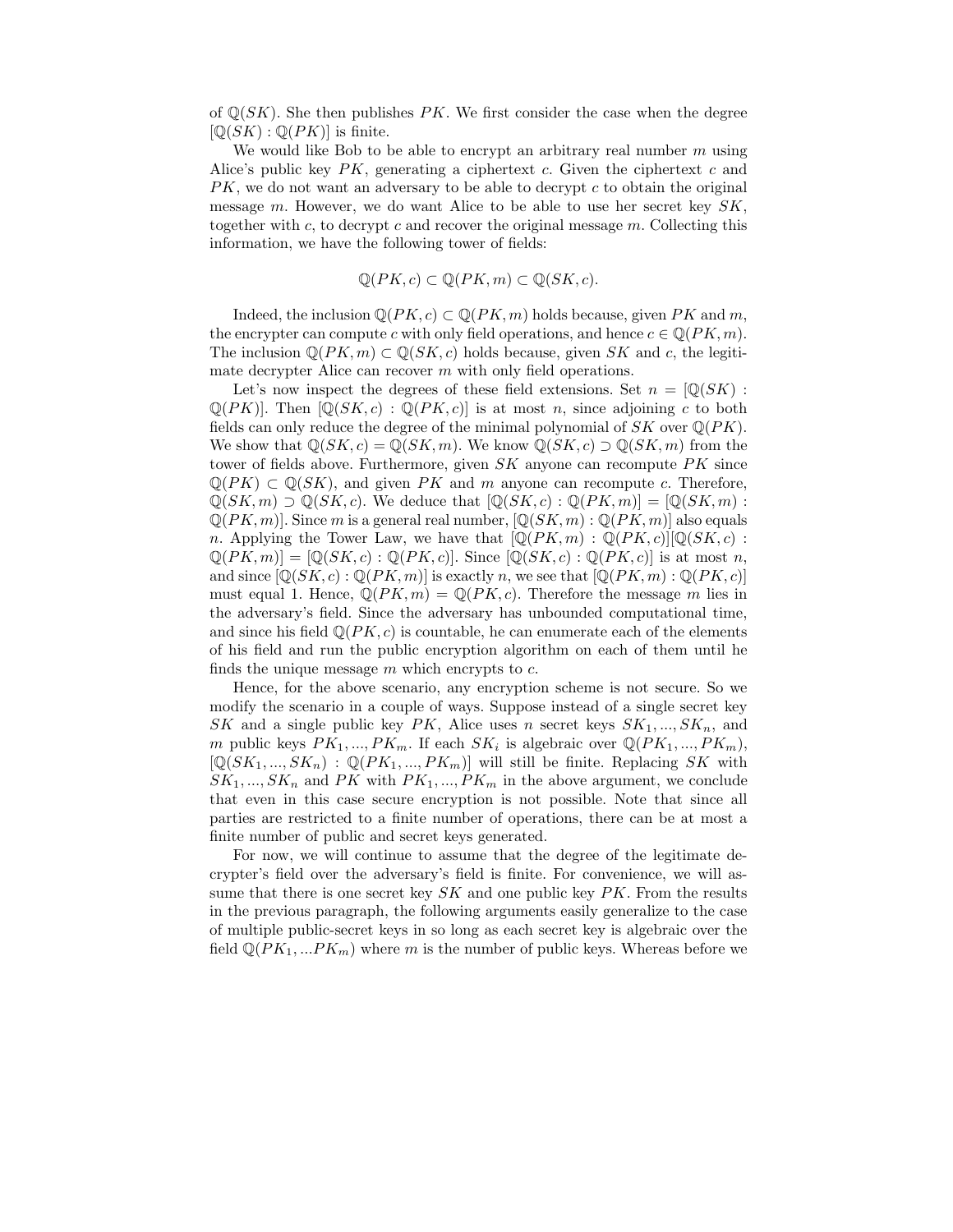restricted the encrypter to field operations when encrypting a message  $m$ , we now allow the encrypter to sample real numbers as he encrypts and we allow the adversary to sample real number as well.

We first show that giving the adversary the power to sample real numbers will not help him. The encrypter will have the field  $\mathbb{Q}(PK, m, r_1, ..., r_m)$ where  $r_i$  is a sampled real number for all i. Note that the number of real numbers sampled is necessarily finite. Now, the adversary has the field  $\mathbb{Q}(PK, c)$  $\mathbb{Q}(PK, m, r_1, ...r_m)$ . For the adversary to gain anything by sampling real numbers, he must be able to generate, via sampling and field operations, an element of  $\mathbb{Q}(PK, m, r_1, r_2, ..., r_m) \setminus \mathbb{Q}(PK, c)$ . Suppose he draws m random reals  $s_1, ..., s_m$ . He now has the field  $\mathbb{Q}(PK, c, s_1, ..., s_m)$ . Every element of his field has the form  $p(PK, c, s_1, ..., s_m)/q(PK, c, s_1, ..., s_m)$ , for p and q polynomials with rational coefficients in the indeterminates  $PK, c, s_1, ..., s_m$ . To generate an element y in  $\mathbb{Q}(PK, m, r_1, ..., r_m) \setminus \mathbb{Q}(PK, c)$ , we must have some expression  $p(PK, c, s_1, ..., s_m)/q(PK, c, s_1, ..., s_m) = y$ . We know that  $p/q$  is not in  $\mathbb{Q}(PK, c)$  since y is assumed not to lie in  $\mathbb{Q}(PK, c)$ . Note that not all of the coefficients of the  $s_i$  in the expression  $p/q$  can be zero and not all of the  $s_i$ in  $p$  can cancel with those in  $q$ ; for example, we cannot have the cancellation  $(s_1 + s_2)/(2(s_1 + s_2)) = 1/2$ , for then  $p/q$  would actually be an element of  $\mathbb{Q}(PK, c)$ . But then we have found a nontrivial relation among the  $s_i$  over the field  $\mathbb{Q}(PK, c)$ . If the  $s_i$  are random real numbers, this occurs with probability zero since the field  $\mathbb{Q}(PK, c)$  is countable, whereas the real numbers are uncountable. Hence, sampling does not help the adversary.

We now allow the encrypter to probabilistically encrypt; that is to say, we give him the ability to sample real numbers. We still necessarily have the tower of fields  $\mathbb{Q}(PK, c) \subset \mathbb{Q}(PK, m) \subset \mathbb{Q}(SK, c)$ , where, if the encryption scheme is to be secure, then each of the above inclusions must be a proper inclusion. However, the encrypter's field is no longer  $\mathbb{Q}(PK, m)$ , but rather  $\mathbb{Q}(PK, m, r_1, ...r_m)$ , where each  $r_i$  is a sampled real number. However, the argument given above still implies that the inclusions in this tower cannot be proper. That is to say,  $\mathbb{Q}(PK, c) = \mathbb{Q}(PK, m)$ . Hence, even if the adversary is not able to recover the original field  $\mathbb{Q}(PK, m, r_1, ...r_m)$  of the encrypter, he can still recover  $\mathbb{Q}(PK, m)$ and hence recover m.

We now consider the case where  $\left[\mathbb{Q}(SK):\mathbb{Q}(PK)\right]$  is infinite. We still want the inclusions in the tower of fields

$$
\mathbb{Q}(PK, c) \subset \mathbb{Q}(PK, m) \subset \mathbb{Q}(SK, c),
$$

to be proper.

We want both to be able to encrypt an arbitrary real number  $m$  and to have a ciphertext c decrypt to a unique message  $m$ . Hence, the number of distinct ciphertexts is at least as large as the number of distinct messages. These observations imply that the number of possible ciphertexts is uncountably infinite. Since any element y which is algebraic over  $\mathbb{Q}(SK)$  is in the algebraic closure of  $\mathbb{Q}(SK)$ , and since the algebraic closure of  $\mathbb{Q}(SK)$  is countable, there is zero probability that the ciphertext c will be algebraic over  $\mathbb{Q}(SK)$ . Hence, c is transcendental over  $\mathbb{Q}(SK)$  with probability 1.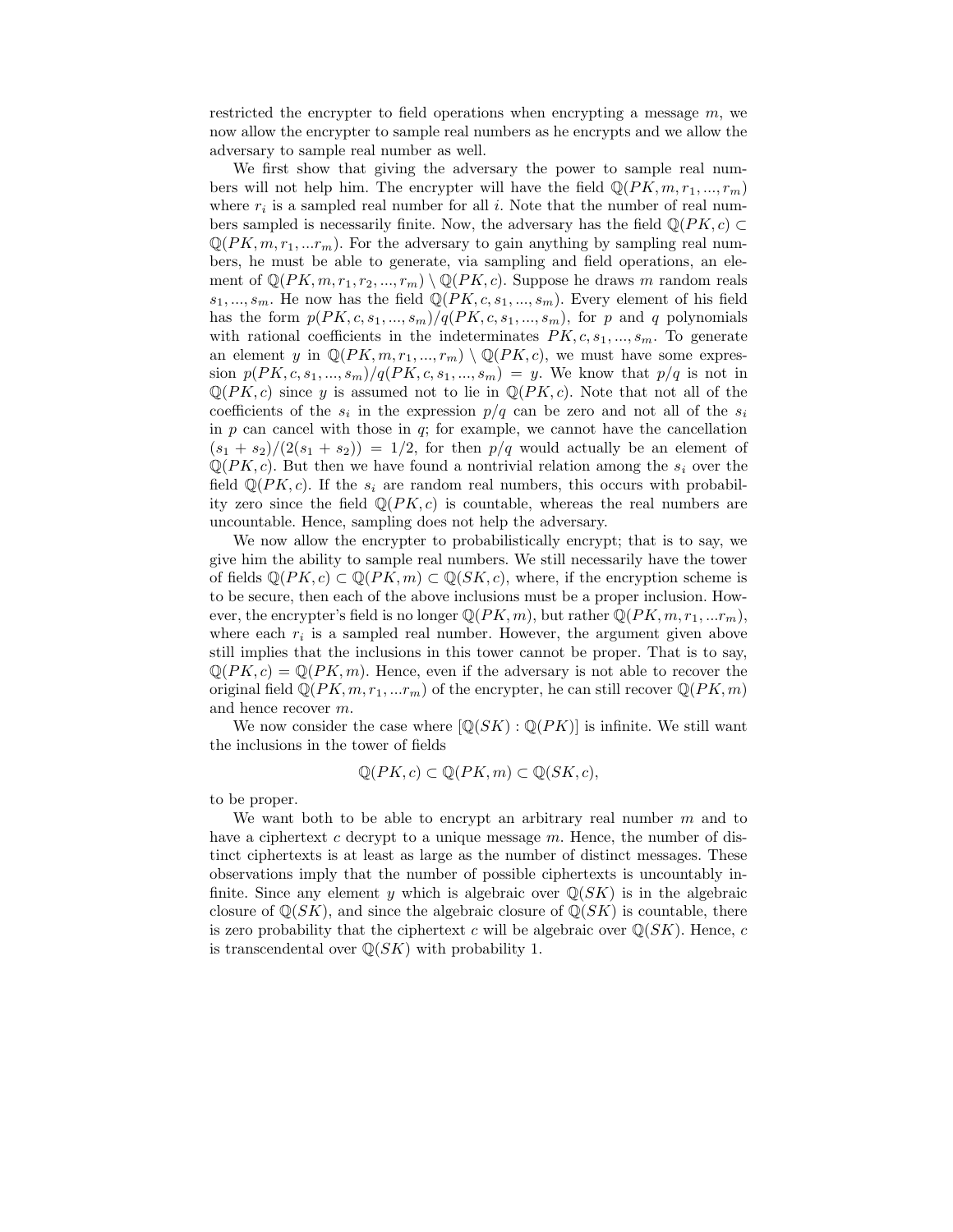Since c is transcendental over  $\mathbb{Q}(SK)$ , and hence over  $\mathbb{Q}(PK)$ , the intermediate fields of  $\mathbb{Q}(SK, c)/\mathbb{Q}(PK, c)$  are of the form  $L(c)$ , where L is an intermediate field of  $\mathbb{Q}(SK)/\mathbb{Q}(PK)$ . By Lüroth's theorem, all intermediate fields of  $\mathbb{Q}(SK)/\mathbb{Q}(PK)$  have the form  $\mathbb{Q}(u)$ , where u has the form  $p(SK)/q(SK)$ , for p and q are polynomials with coefficients in  $\mathbb Q$  in the indeterminate SK and  $q \neq 0$ . For the inclusions in the above tower of fields to be proper,  $\mathbb{Q}(PK, m)$  must be of the form  $\mathbb{Q}(u, c)$ . But u has the form  $p(SK)/q(SK)$  with  $u \notin \mathbb{Q}(PK, c)$ , and such a  $u$  is impossible for the encrypter to generate since all he has are  $PK$  and m, which are each algebraically independent of  $SK$ . Even if he were to sample real numbers, he has zero probability of generating an element  $u$  of the form  $p(SK)/q(SK)$ . Therefore the field  $\mathbb{Q}(PK, m)$  cannot contain an element of the form  $p(SK)/q(SK)$ , and therefore  $\mathbb{Q}(PK, m)$  is forced to equal  $\mathbb{Q}(PK, c)$ .

#### 5 The Impossibility of Secure Signature Schemes

We now shift our attention to the possibility of secure signature schemes in this model. We will show the strongest possible result, that even one-time signature schemes cannot exist.

We first need to define exactly what we mean by a signature scheme. We would like the signer to be able to sign an arbitrary real number  $m$  that is not fixed at the time of key generation. If we were to remove this constraint and instead allow the signer to specify a finite sequence of messages  $m_1, ..., m_N$ which he would like to be able to sign with a given keypair, secure signature schemes would in fact be possible. A secure signature scheme can be built on the fact that finding a square root of an arbitary real number  $r$  is impossible in the field  $\mathbb{Q}(r^2)$ . Let Alice be the signer, Bob the verifier. Here's the protocol:

- 1. Initialization: Alice decides upon a finite sequence of messages  $(m_1, m_2, \ldots, m_n)$  $m_N$ ) she would like to be able to sign with the public-secret keypair she is about to create. She then samples N real numbers  $r_1, r_2, ..., r_N$ . The ordered set  $(r_1, r_2, ..., r_N)$  forms Alice's secret key. Alice publishes the two ordered sets  $(r_1^2, r_2^2, ..., r_N^2)$  and  $(m_1, m_2, ..., m_N)$ .
- 2. Signing: To sign the message  $m_i$  for  $1 \leq i \leq N$ , Alice sends the pair  $(m_i, r_i)$ .
- 3. Verifying: Bob verifies the pair  $(m_i, s)$  by computing i from  $m_i$  and checking that  $s^2 = r_i^2$ .

It is easy to verify the security of the above signature scheme. Also, since all parties are given unbounded computational time,  $N$  can be chosen to be arbitrarily large.

We can improve this signature scheme by reducing the number of real numbers sampled to exactly one. This more efficient protocol is based on the fact that finding an nth root of an arbitrary real number  $r$  is impossible in the field  $\mathbb{Q}(r)$ . Here's the protocol:

1. Initialization: Alice decides upon a finite ordered set of messages  $(m_1, m_2, \ldots, m_n)$  $m_N$ ) she would like to sign with the key pair she is about to generate. She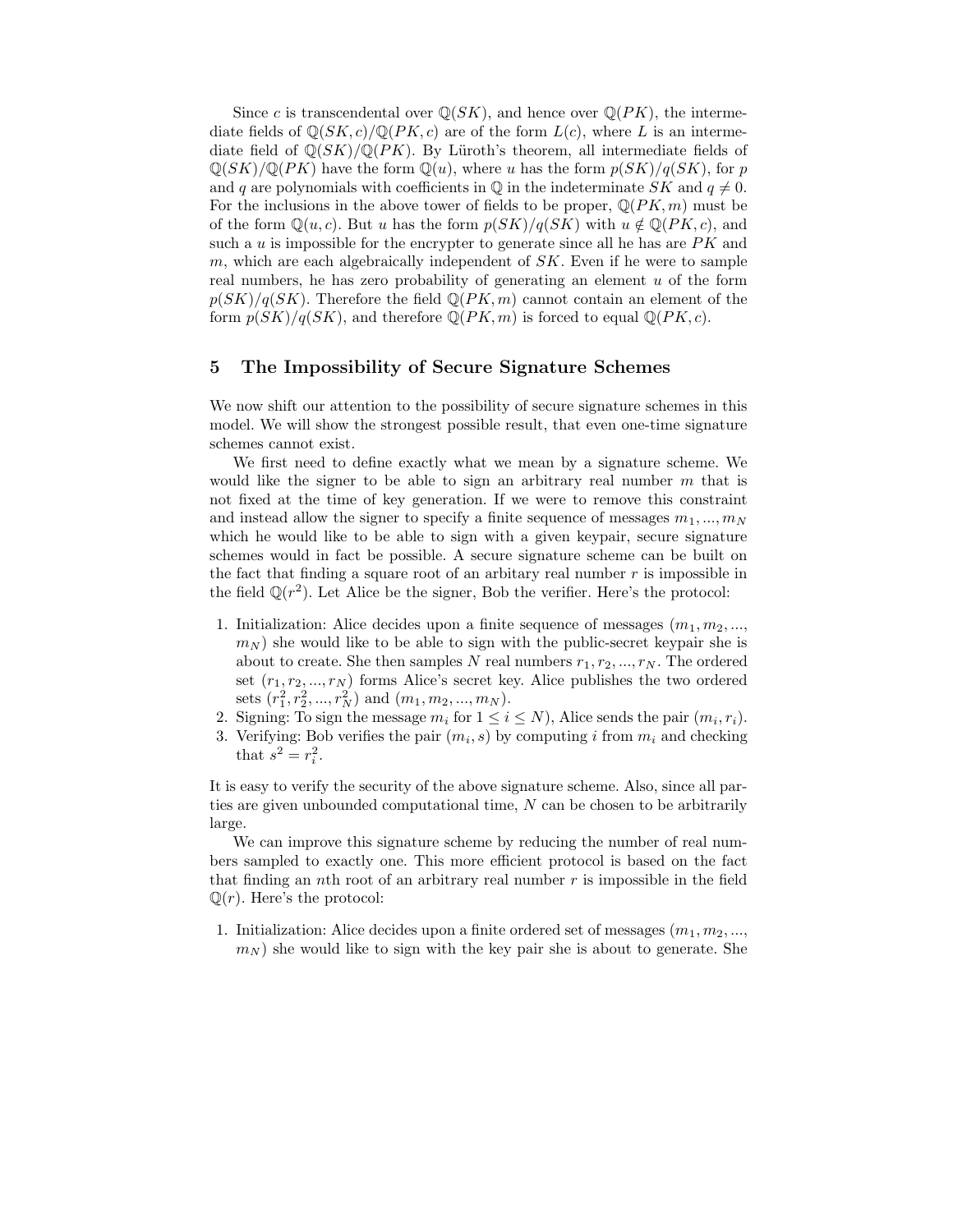then calls the subroutine  $primeConvolve(N)$ , described below to get the ordered set  $(n_1, n_2, ..., n_N)$  and the integer P. She samples a real number r, which is her secret key. She publishes the ordered sets  $(m_1, m_2, ..., m_N)$  and  $(n_1, n_2, ..., n_N)$  along with the real number  $r^P$  and the integer P.

- 2. Signing: To sign the message  $m_i$  for  $1 \leq i \leq N$ , Alice sends the pair  $(m_i, u^{n_i})$ .
- 3. Verifying: Bob verifies the pair  $(m_i, s)$  by computing i from  $m_i$  and checking that  $s^{(P/n_i)} = r^P$ .

We describe the subroutine  $primeConvolve(N)$  in English. For every nonempty subset S of  $\{1, 2, ..., N\}$ , the subroutine chooses a unique prime  $p_S$ . It then defines  $t_i$  for  $1 \leq i \leq N$  to be the product  $\Pi_{i \in S} p_S$ . Finally, it returns the ordered set  $(t_1, ..., t_n)$  and the product  $\Pi_{S \subset \{1,...,N\}} p_S$ .

 $PrimeConvolve(N)$  is used to thwart a gcd attack by an adversary who uses an adaptive chosen-message attack.  $PrimeConvolve(N)$  generates a set T of N elements with the property that  $\forall T' \subset T$ , the  $gcd(y \in T')$  does not divide x for  $x \in T \setminus T'$ . For example, calling  $primeConvolve(3)$  could return the set

$$
(2 \cdot 7 \cdot 11 \cdot 17, 3 \cdot 7 \cdot 13 \cdot 17, 5 \cdot 11 \cdot 13 \cdot 17)
$$

and the product  $2 \cdot 3 \cdot 5 \cdot 7 \cdot 13 \cdot 17$ . If, for example, messages  $m_1$  and  $m_2$  have been signed, then an adversary will learn  $r^{(2\cdot7\cdot11\cdot17)}$  and  $r^{(3\cdot7\cdot13\cdot17)}$ , from which he can compute  $gcd(r^{(2\cdot7\cdot11\cdot17)}, r^{(3\cdot7\cdot13\cdot17)}) = r^{(7\cdot17)}$ . This is the smallest power of  $r$  that can be obtained by the adversary if  $r$  was chosen to be a random real number. Now, 7 does not divide  $5 \cdot 11 \cdot 13 \cdot 17$ ; so an adversary cannot compute  $r^{(5 \cdot 11 \cdot 13 \cdot 17)}$  so it is not possible for him to forge message  $m_3$ .

The above two signature schemes suffer because the message space is fixed to a finite subset of the real numbers at the time of key generation. We now show that, if we remove this constraint and instead allow Alice the ability to sign arbitrary real numbers after the time of key generation, then even one-time schemes are not secure.

Suppose Alice starts with the field Q. She then samples a random real number SK that will be her secret key. She is left with the field  $\mathbb{Q}(SK)$ . Suppose she then performs some finite number of field operations in the field  $\mathbb{Q}(SK)$  to compute her public key  $PK$ , another element of  $\mathbb{Q}(SK)$ . She then publishes PK. We consider the case where the degree  $[\mathbb{Q}(SK) : \mathbb{Q}(PK)]$  is finite. Let m be the message to be signed,  $\sigma(m)$  its signature. For the moment, suppose that  $\sigma(m)$ can be generated from  $\mathbb{Q}(SK, m)$  with field operations alone. We would like the inclusions in the following tower of fields to be proper:

$$
\mathbb{Q}(PK,m)\subset\mathbb{Q}(PK,m,\sigma(m))\subset\mathbb{Q}(SK,m)
$$

The leftmost field is known by an adversary trying to forge the signature  $\sigma(m)$ . The rightmost field is known by the legitimate signer Alice. The field in between is known by all after m has been signed. If the inclusion  $\mathbb{Q}(PK, m)$  $\mathbb{Q}(PK, m, \sigma(m))$  were not proper, the adversary could run the public verification algorithm on each element of his field to determine if it is in fact a valid signature for m. Since his field is enumerable, he will find  $\sigma(m)$  in finite time.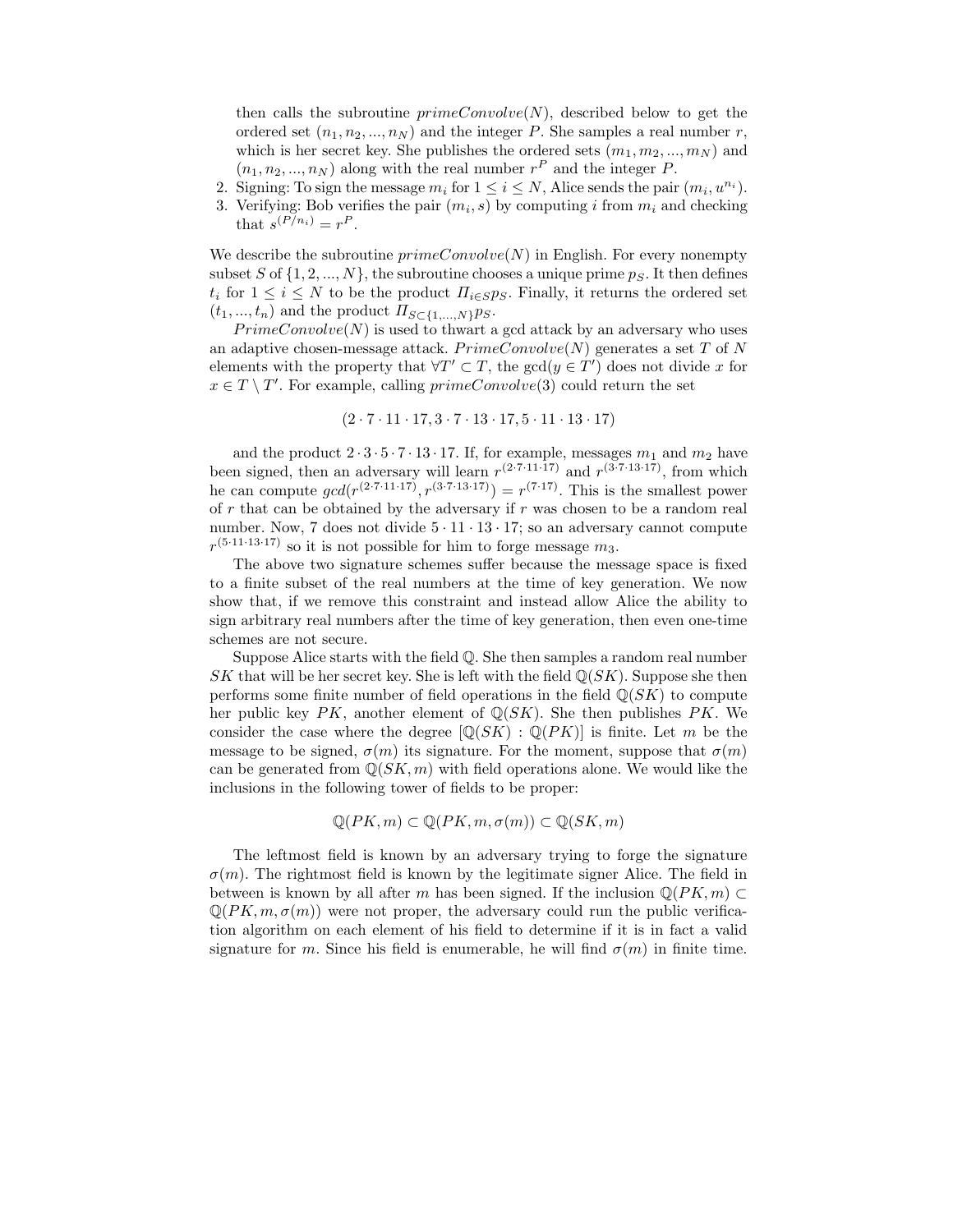We also want the inclusion  $\mathbb{Q}(PK, m, \sigma(m)) \subset \mathbb{Q}(SK, m)$  to be proper. Otherwise, after viewing one signature  $\sigma(m)$ , anyone could enumerate through the field  $\mathbb{Q}(PK, m, \sigma(m))$  to discover Alice's secret key SK.

Since m is a general real, m is transcendental over  $\mathbb{Q}(SK)$ , and hence over  $\mathbb{Q}(PK)$ . Therefore, the intermediate fields of  $\mathbb{Q}(SK,m)/\mathbb{Q}(PK,m)$  all have the form  $L(m)$ , where L is an intermediate field of  $\mathbb{Q}(SK)/\mathbb{Q}(PK)$ . Now, in the case  $[Q(SK):Q(PK)]$  finite, there are only a finite number of intermediate fields of  $\mathbb{Q}(SK)/\mathbb{Q}(PK)$ . After one message m has been signed, the public learns the field  $\mathbb{Q}(PK, m, \sigma(m)) = L(m)$  for some L. Hence, given any future message  $m'$  to be signed, the probability that the signature  $\sigma(m')$  is in the field  $L(m')$  is nonzero. Since an adversary has learned the field  $L$ , he can simply adjoin the message  $m'$  to the field L, obtaining the field  $L(m')$ . He can then enumerate elements of this field until he finds  $\sigma(m')$ , which can be verified using the public verification algorithm. The probability that he forges an arbitrary future message  $m'$  is nonzero. Therefore, after obtaining the signature for only one message, there is a nonnegligible probability that the signature of any future message can be forged. Hence, even one-time signature schemes are not possible in this model.

We now allow parties to sample real numbers. Intuitively, sampling real numbers cannot help the adversary since only a countable subset of the real numbers helps, and he is drawing from an uncountable set; see Section 3.2 for more detail. Now, if the signer is allowed to sample real numbers, the tower of fields changes to

$$
\mathbb{Q}(PK,m) \subset \mathbb{Q}(PK,m,\sigma(m)) \subset \mathbb{Q}(SK,m,r).
$$

For the signature scheme to be secure, each of the above inclusions must be a proper inclusion. We may not have the inclusion  $\mathbb{Q}(PK, m, \sigma(m)) \subset \mathbb{Q}(SK, m)$ , so the argument given above does not apply. Note, however, if there exists a message m whose signature  $\sigma(m)$  does not lie in the field  $\mathbb{Q}(SK, m)$ , then it is necessarily transcendental over  $\mathbb{Q}(PK, m)$ . This assertion follows from Lüroth's theorem; see Section 2. But then there can be no public verification algorithm involving  $PK, m$ , and  $\sigma(m)$  over  $\mathbb Q$  since  $\sigma(m)$  does not satisfy any algebraic relation over  $\mathbb{Q}(PK, m)$ .

Finally, we consider the case where  $[\mathbb{Q}(SK) : \mathbb{Q}(PK)]$  is infinite. The analysis in this case is similar to that given in the previous case where we allowed the signer to use randomness. As always, we want the inclusions in the following tower of fields to be proper:

$$
\mathbb{Q}(PK,m) \subset \mathbb{Q}(PK,m,\sigma(m)) \subset \mathbb{Q}(SK,m)
$$

Since SK is transcendental over  $\mathbb{Q}(SK)$ , Lüroth's theorem tells us that the only intermediate fields of  $\mathbb{Q}(SK)/\mathbb{Q}(PK)$  are transcendental extensions of  $\mathbb{Q}(PK)$ . Therefore, all intermediate fields of  $\mathbb{Q}(SK, m)/\mathbb{Q}(PK, m)$  are transcendental extensions of  $\mathbb{Q}(PK, m)$ . If the signature scheme is to be secure,  $\sigma(m)$ cannot be in  $\mathbb{Q}(PK, m)$ . Then  $\mathbb{Q}(PK, m, \sigma(m))$  would necessarily be a transcendental extension of  $\mathbb{Q}(PK, m)$ , and hence,  $\sigma(m)$  would be transcendental over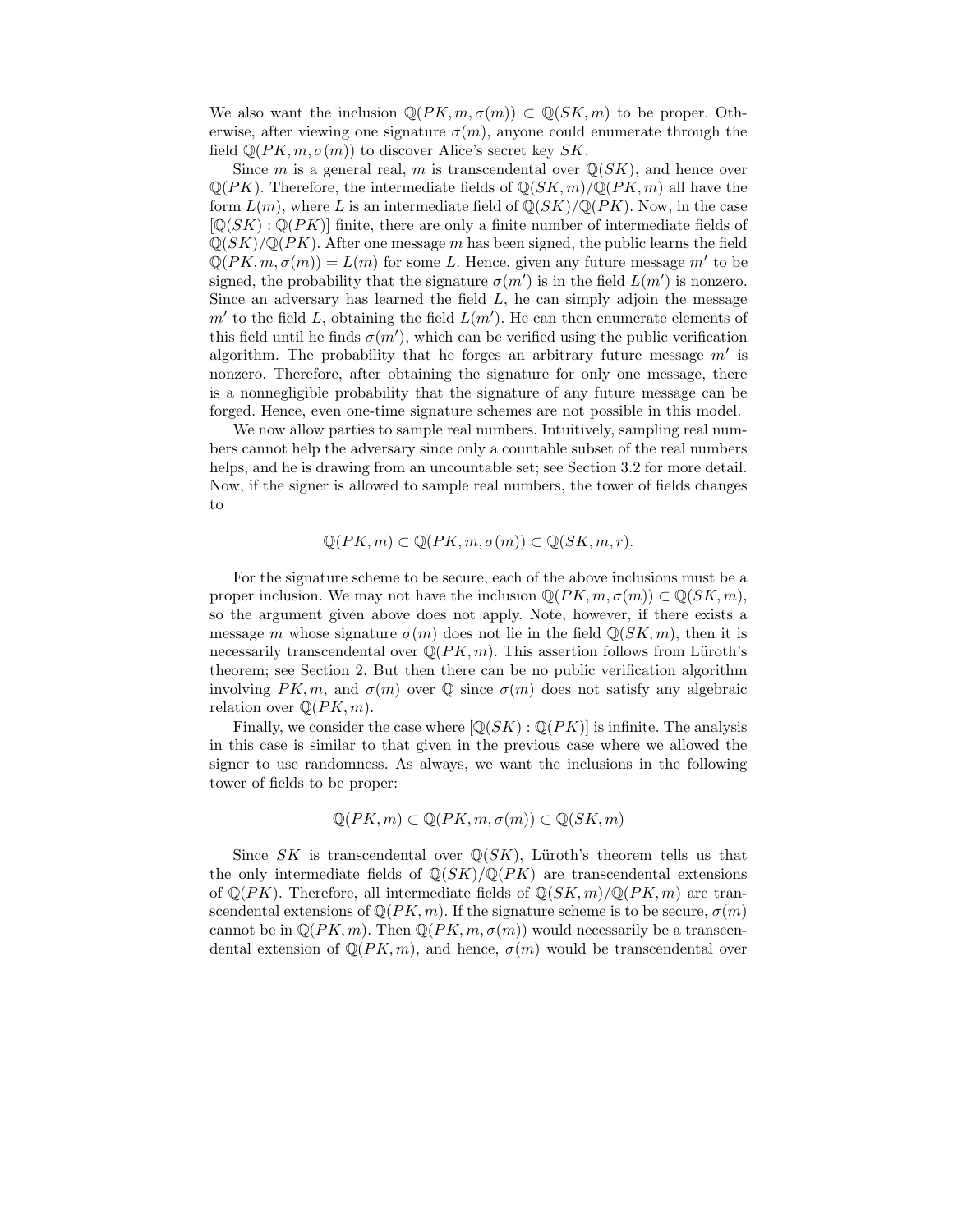$\mathbb{Q}(PK, m)$ . As we argued previously, in this case, there can be no public verification algorithm of  $\sigma(m)$  over  $\mathbb{Q}(PK, m)$  because  $\sigma(m)$  does not satisfy any algebraic relation over  $\mathbb{Q}(PK, m)$ .

#### 6 The Impossibility of Secret Sharing

We now generalize the impossibility of public-key encryption in this model to the impossibility of sharing a secret. The impossibility of sharing a secret will immediately rule out public-key encryption, interactive encryption, Diffie-Hellman key exchange, and oblivious transfer. We will consider an arbitrary two-party protocol and show that no such protocol establishes a shared secret.

A protocol between Alice and Bob consists of a sequence of steps. Let  ${\mathcal F}_A$  be the field generated by Alice and let  $F_B$  be the field generated by Bob. During each step information may be revealed to the public. Let  $F_P$  be the field generated by the public information. There are two types of steps, either Alice (Bob) selects a random element thereby extending her associated field or Alice (Bob) transmits an element from her field to Bob (Alice). Due to the transmission a transmitted element is revealed to the public.

**Step 1.** A trancedental element x over  $\mathbb{Q}(F_A, F_B)$  is selected by Alice:

$$
(F_A, F_B, F_P) \rightarrow (F_A(x), F_B, F_P),
$$

or a trancedental element x over  $\mathbb{Q}(F_A, F_B)$  is selected by Bob:

$$
(F_A, F_B, F_P) \rightarrow (F_A, F_B(x), F_P).
$$

**Step 2.** Alice selects an element  $x$  in  $F_A$  and transmits it to Bob:

$$
(F_A, F_B, F_P) \rightarrow (F_A, F_B(x), F_P(x)),
$$

or Bob selects an element  $x$  in  $F_B$  and transmits it to Alice:

$$
(F_A, F_B, F_P) \rightarrow (F_A(x), F_B, F_P(x)).
$$

To show the impossibility of secret sharing over rational numbers we need to prove

$$
F_A \cap F_B = F_P \tag{1}
$$

after each step of the protocol. In other words all shared information can be computed by the public by means of field operations. In the unbounded computing model there does not exist a secret since the field  $F_P$  is countable. We need to prove that (1) is invariant under steps 1 and 2.

In the remainder we assume w.l.o.g. that Bob selects  $x$  in both steps. Steps 1 and 2 are invariant under:

**Invariant 1.**  $F_A$ ,  $F_B$ , and  $F_P$  are fields such that  $F_P \subseteq F_A \cap F_B$ . Furthermore  $F_A = \mathbb{Q}(A)$  and  $F_B = \mathbb{Q}(B)$  for finite sets of real numbers A and B.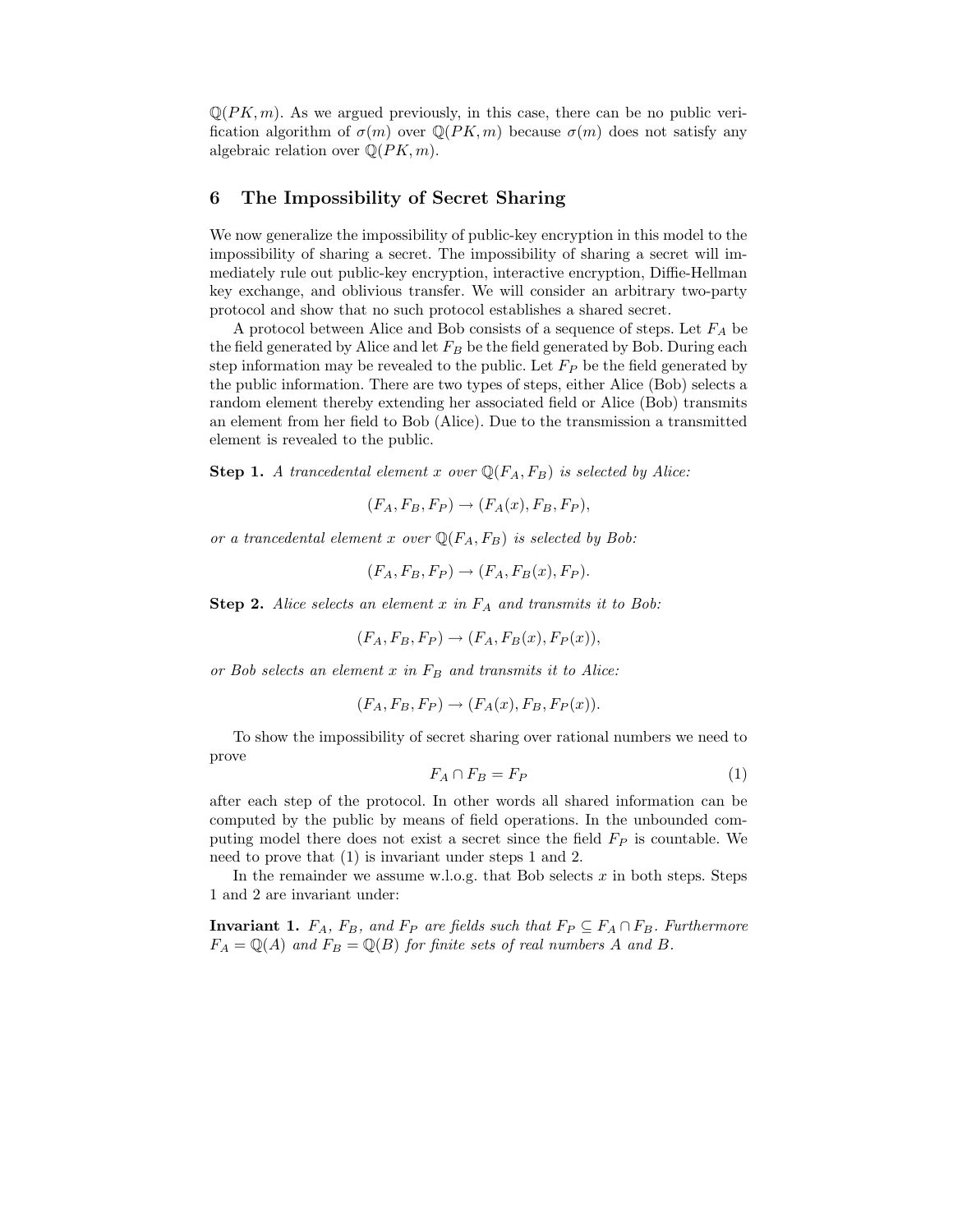*Proof.* From the invariant we infer that  $F_P \subseteq F_A \cap F_B \subseteq F_A \cap F_B(x)$  and secondly  $F_P(x) \subseteq (F_A \cap F_B)(x) \subseteq F_A(x) \cap F_B(x) = F_A(x) \cap F_B$  for  $x \in F_B$ .  $\Box$ 

In general however, we can not prove that  $F_A \cap F_B = F_P$  is invariant under step 2. For example, take  $F_A = \mathbb{Q}(\sqrt{6}, \sqrt{15})$ ,  $F_B = \mathbb{Q}(\sqrt{2}, \sqrt{5})$ ,  $F_P = \mathbb{Q}$ , and  $x = \sqrt{2} \in F_B$ . Clearly,  $F_A(x) = \mathbb{Q}(\sqrt{2}, \sqrt{3}, \sqrt{5})$  implying that  $F_A(x) \cap F_B =$  $\mathbb{Q}(\sqrt{2}, \sqrt{5})$  while  $F_P(x) = \mathbb{Q}(\sqrt{2})$ .

Thus in order to prove that (1) is invariant under steps 1 and 2 we need to introduce a stronger invariant.

**Lemma 1.** Let  $G \subseteq F$  be fields such that  $[G(v) : G] = [F(v) : F]$ . Then either v is trancedental over F or there exists a basis  $\mathcal{X} = \{1, v, v^2, \dots, v^{n-1}\}$  of  $F(v)$ over F which is also a basis of  $G(v)$  over  $G$ .

*Proof.* The basis X of  $F(v)$  over F is linear independent over  $G \subseteq F$ . Since  $[G(v):G] = [F(v):F]$  and X does not depend on F, X is a basis of  $G(v)$  over G.  $G.$ 

Now we are ready to formulate the stronger invariant.

**Invariant 2.** There exist real numbers  $a_i$ ,  $1 \leq i \leq n$ , such that

$$
F_B = F_P(a_1, a_2, \dots, a_n)
$$

and

$$
\mathbb{Q}(F_A, F_B) = F_A(a_1, a_2, \dots, a_n)
$$

with

$$
[F_A(a_1,\ldots,a_{i+1}):F_A(a_1,\ldots,a_i)]=[F_P(a_1,\ldots,a_{i+1}):F_P(a_1,\ldots,a_i)]
$$

for all  $0 \leq i \leq n-1$ .

Initially,  $F_A = F_B = F_P = \mathbb{Q}$  and invariant 2 holds for  $n = 0$ . The next lemmas will be used to prove that invariant 2 implies (1).

**Lemma 2.** Let  $G \subseteq F$  and let v be trancedental over F. Then  $F \cap G(v) = G$ .

*Proof.* Let  $x \in G(v)$ . Then there exist polynomials  $f(.)$  and  $g(.)$  with coefficients in  $G \subseteq F$  and  $g(v) \neq 0$  such that  $x = f(v)/g(v)$ . If x is also in F then either v is algebraic over F or  $f(v)/g(v)$  does not depend on v that is  $x \in G$ is algebraic over F or  $f(v)/g(v)$  does not depend on v, that is  $x \in G$ .

We define the vector space

$$
G[\mathcal{X}] = \left\{ x = \sum_{\gamma \in \mathcal{X}} x_{\gamma} \cdot \gamma : x_{\gamma} \in G \right\}.
$$

If X is a basis of  $G(v)$  over G then  $G(v) = G[X]$ .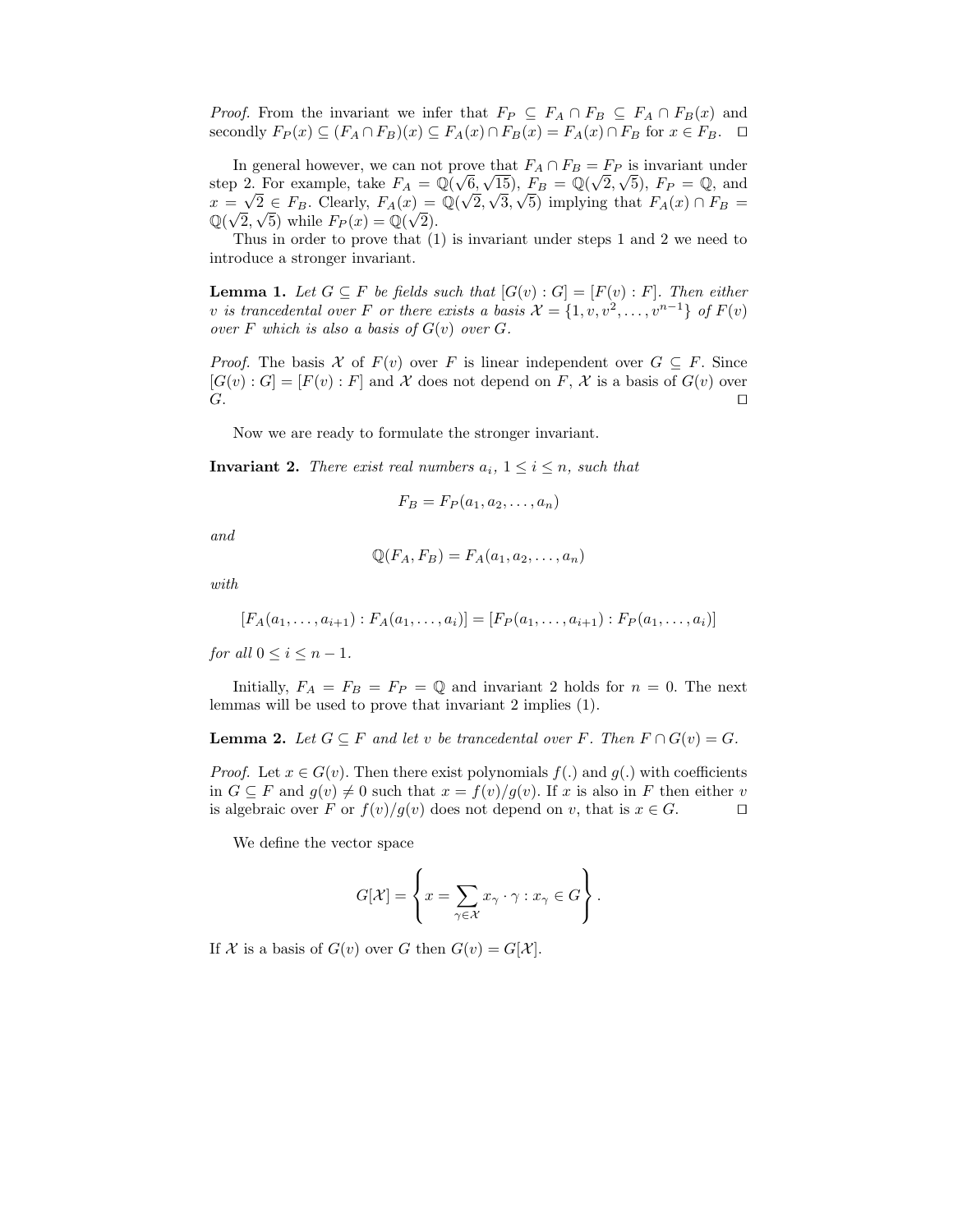**Lemma 3.** Let  $G \subseteq F$  and let X be a finite linear independent set over F with  $1 \in \mathcal{X}$ . Then  $F \cap G[\mathcal{X}] = G$ .

*Proof.* Let  $x \in G[X]$ . Then there exist coefficients  $x_{\gamma} \in G \subseteq F$  such that  $x = \sum_{\gamma \in \mathcal{X}} x_{\gamma} \cdot \gamma$ . If x is also in F then  $x = x_1 \in G$  since X is linearly independent over  $F$ .

**Theorem 1.** Invariant 2 implies  $F_A \cap F_B = F_P$ .

*Proof.* Let  $F_i = F_A(a_1, \ldots, a_i)$  and  $G_i = F_P(a_1, \ldots, a_i)$ . By lemma 1, invariant 2 implies either  $a_{i+1}$  is trancedental over  $F_i$  or there exists a basis X of  $F_i(a_{i+1})$ over  $F_i$  which is also a basis of  $G_i(a_{i+1})$  over  $G_i$ . According to lemmas 2 and 3 respectively,  $F_i \cap G_i(a_{i+1}) = G_i$ . Since  $F_A \subseteq F_i$ ,  $F_A \cap G_i(a_{i+1}) \subseteq G_i$ , that is

$$
F_A \cap G_{i+1} = F_A \cap G_i(a_{i+1}) \subseteq F_A \cap G_i.
$$

Hence,

$$
F_P \subseteq F_A \cap F_B = F_A \cap G_n \subseteq \ldots \subseteq F_A \cap G_0 = F_A \cap F_P = F_P.
$$

 $\Box$ 

The next invariant is like invariant 2 where the  $A$ 's and  $a$ 's are interchanged with the  $B$ 's and  $b$ 's. Because of the symmetry theorem 1 also holds for this invariant.

**Invariant 3.** There exist real numbers  $b_i$ ,  $1 \leq i \leq m$ , such that

$$
F_A = F_P(b_1, b_2, \ldots, b_n)
$$

and

$$
\mathbb{Q}(F_A, F_B) = F_B(b_1, b_2, \dots, b_m)
$$

with

$$
[F_B(b_1,\ldots,b_{i+1}):F_B(b_1,\ldots,b_i)]=[F_P(b_1,\ldots,b_{i+1}):F_P(b_1,\ldots,b_i)]
$$

for all  $0 \leq i \leq m-1$ .

The next lemmas are used to show that invariants 2 and 3 are equivalent. The proof of Lemma 5 is left to the appendix.

**Lemma 4.** Consider the chain of fields  $G \subseteq H \subseteq F$  and suppose that  $[F(v)$ :  $F] = [G(v) : G]$ . Then  $[F(v) : F] = [H(v) : H] = [G(v) : G]$ .

*Proof.* According to lemma 1 either v is trancedental over F or there exists a basis X of  $F(v)$  over F which is also a basis of  $G(v)$  over G. If v is trancedental over  $F$  then it is also trancedental over its subfields  $G$  and  $H$  in which case  $[F(v): F] = [H(v): H] = [G[v]: G] = \infty$ . If X is a basis over F then it is linear independent over H, hence  $[H(v): H] \geq [F(v): F]$ . If  $\mathcal Y$  is a basis over H then it is linear independent over G, hence  $[G(v) : G] \geq [H(v) : H]$ . Since  $[F(v) : F] = [G(v) : G]$ , equalities hold everywhere.  $[F(v):F] = [G(v):G]$ , equalities hold everywhere.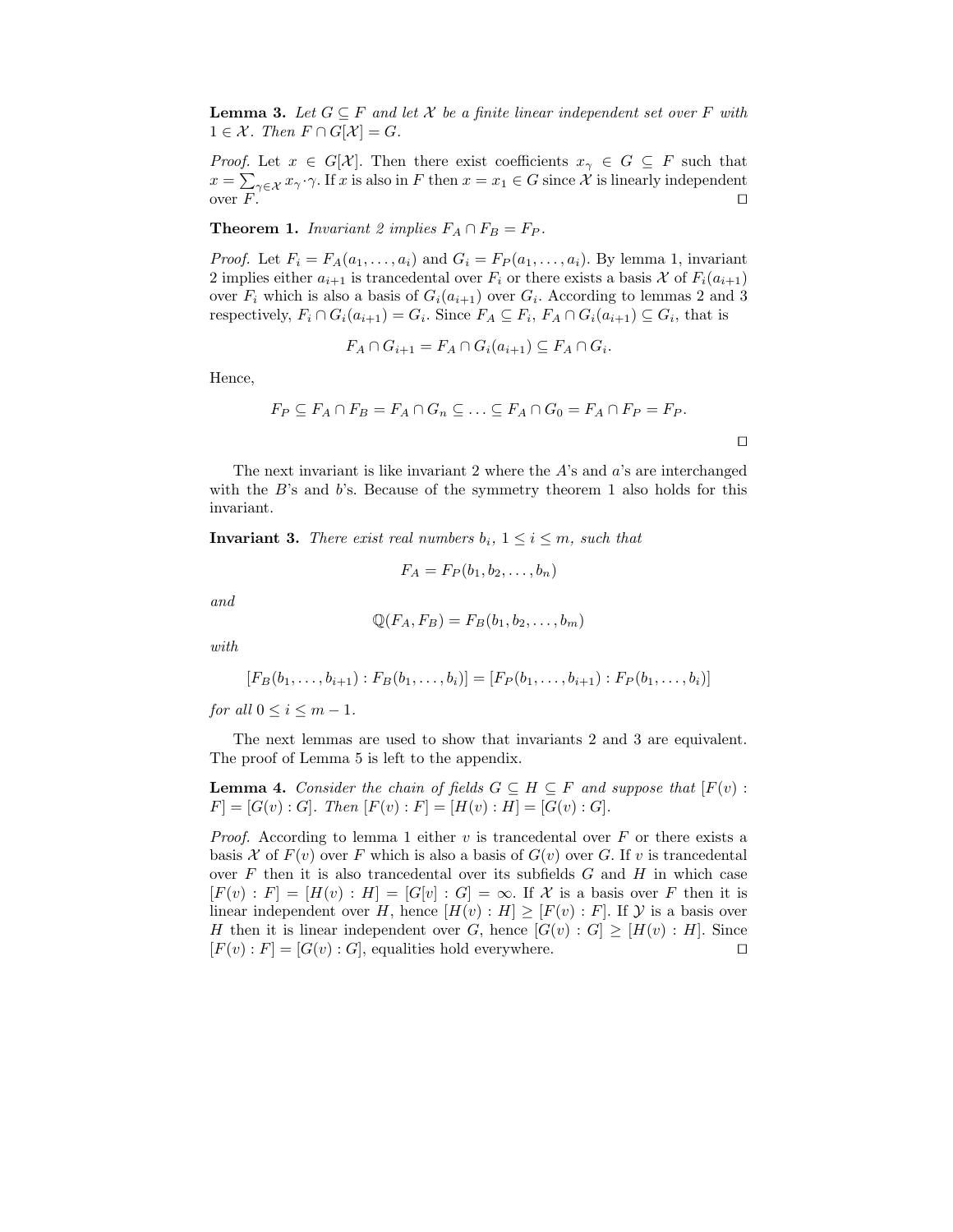**Lemma 5.** Let G be a field. If  $[G(u, v) : G(u)] = [G(v) : G]$  then also  $[G(v, u) : G(u)] = G(v)$  $G(v)$ ] = [ $G(u)$  :  $G$ ].

Theorem 2. Invariants 2 and 3 are equivalent.

Proof. Suppose that invariant 2 holds. By invariant 1 there exist real numbers  $b_i, 1 \leq i \leq m$ , such that  $F_A = F_P(b_1, b_2, \ldots, b_m)$ . Let

$$
H_{i,j}=F_P(a_1,\ldots,a_i)(b_1,\ldots,b_j),
$$

 $F_i = F_A(a_1, ..., a_i)$ , and  $G_i = F_P(a_1, ..., a_i)$ . Notice that  $H_{n,j} = F_B(b_1, ..., b_j)$ ,  $H_{0,j} = F_P(b_1,\ldots,b_j)$ , and  $H_{n,m} = \mathbb{Q}(F_A, F_B)$ . Clearly,  $G_i \subseteq H_{i,j} \subseteq H_{i,j}(b_{j+1}) \subseteq$  $F_i$ ). By using invariant 2 and twice applying lemma 4 we obtain

$$
[F_i(a_{i+1}): F_i] = [H_{i,j}(b_{j+1}, a_{i+1}): H_{i,j}(b_{j+1})]
$$
  
= 
$$
[H_{i,j}(a_{i+1}): H_{i,j}] = [G_i(a_{i+1}): G_i].
$$

By lemma 5 we conclude  $[H_{i,j}(b_{i+1}, a_{i+1}) : H_{i,j}(a_{i+1})] = [H_{i,j}(b_{i+1}) : H_{i,j}],$  that is

$$
[H_{i+1,j+1}:H_{i+1,j}]=[H_{i,j+1}:H_{i,j}].
$$

Repeating this process gives

$$
[H_{n,j+1}:H_{n,j}]=[H_{0,j+1}:H_{0,j}],
$$

which is equivalent to invariant 3.

Notice that the above proof holds for all real numbers  $b_i$ ,  $1 \leq i \leq m$ , such that  $F_A = F_P(b_1, b_2, \ldots, b_m)$ . We may reformulate both invariants accordingly.

Now we are ready to prove the correctness of both invariants under steps 1 and 2. Consider step 1. Bob selects a trancedental element x over  $\mathbb{Q}(F_A, F_B)$ . Take  $a_{n+1} = x$ . Notice that

$$
[\mathbb{Q}(F_A, F_B)(x) : \mathbb{Q}(F_A, F_B)] = [\mathbb{Q}(F_B)(x) : \mathbb{Q}(F_B)].
$$
\n(2)

Hence, invariant 2 holds again:

$$
F_B(x) = F_P(a_1, \ldots, a_{n+1})
$$

and

$$
\mathbb{Q}(F_A, F_B(x)) = \mathbb{Q}(F_A, F_B)(x) = F_A(a_1, \dots, a_{n+1})
$$

together with the corresponding degree requirements.

Consider step 2. Bob selects an element  $x \in F_B$  which he transmits to Alice. Invariant 3 holds prior to this step:  $F_A = F_P(b_1, \ldots, b_m)$  and  $\mathbb{Q}(F_A, F_B) =$  $F_B(b_1, \ldots, b_m)$  with

$$
[F_B(b_1,\ldots,b_{i+1}):F_B(b_1,\ldots,b_i)]=[F_P(b_1,\ldots,b_{i+1}):F_P(b_1,\ldots,b_i)]
$$

$$
\Box
$$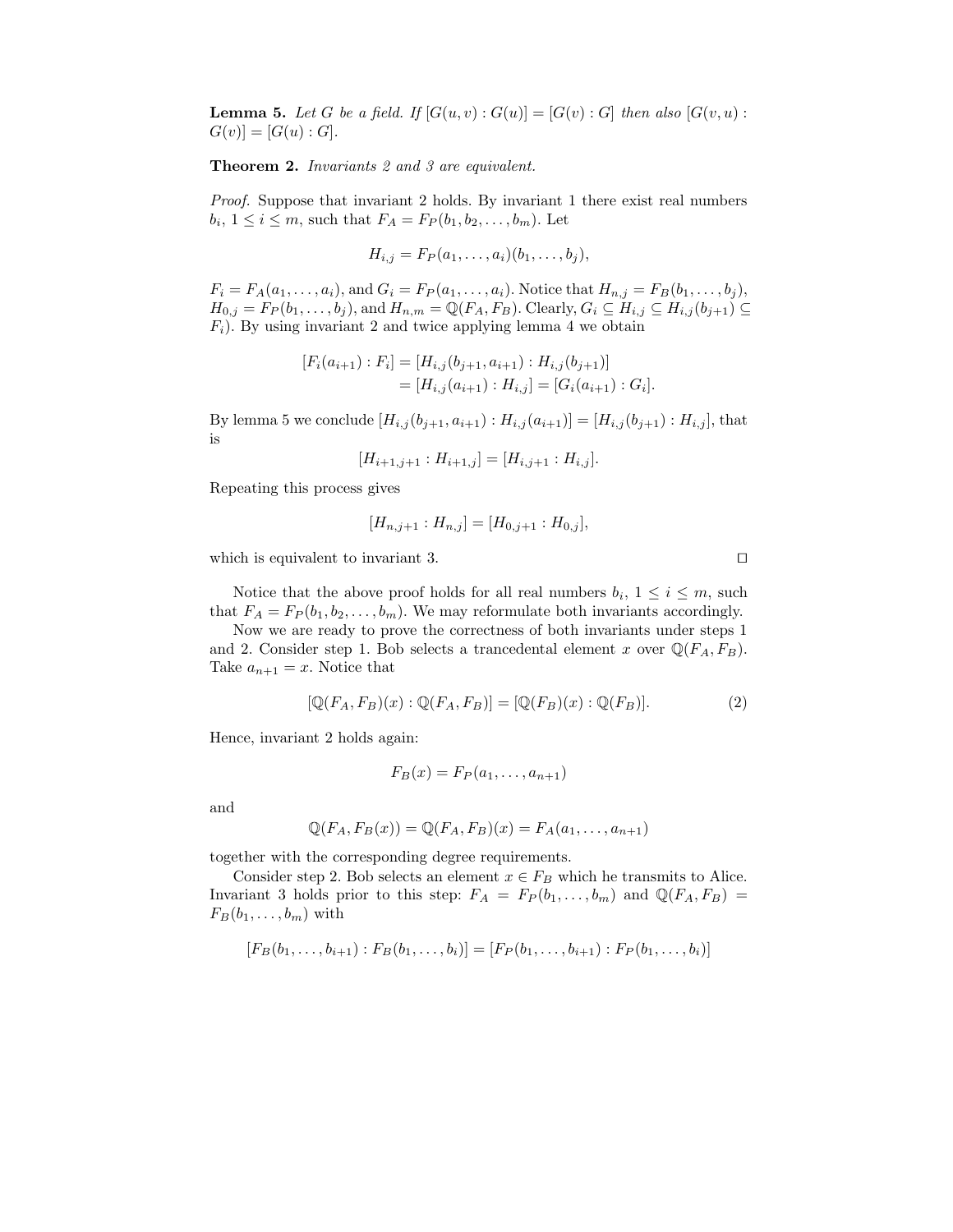for  $0 \le i \le m-1$ . Notice that  $F_P \subseteq F_P(x) \subseteq F_B$ . By repeadetly applying lemma 4 we obtain

$$
[F_B(b_1,\ldots,b_{i+1}):F_B(b_1,\ldots,b_i)]=[F_P(x)(b_1,\ldots,b_{i+1}):F_P(x)(b_1,\ldots,b_i)]
$$

for  $0 \leq i \leq m-1$ . Since  $F_A(x) = F_P(x)(b_1,\ldots,b_m)$  and  $\mathbb{Q}(F_A(x), F_B) =$  $\mathbb{Q}(F_A, F_B) = F_B(b_1, \ldots, b_m)$ , invariant 3 holds again. By theorem 2 both invariants hold again after each step.

Theorem 3. Invariants 2 and 3 are invariant under steps 1 and 2.

The proof of the invariants being invariant under step 1 only requires the condition (2), which is satisfied for step 1 because x is trancedental over  $\mathbb{Q}(F_A, F_B)$ .

### 7 Conclusion

In summary, we have shown that although authentication protocols and one-way functions exist in the this model, secure signature schemes, secure encryption schemes, and secret sharing schemes do not. If we replace the operations  $\{+, \cdot, \cdot\}$ \*,  $\langle \rangle$  with the operations {+, -, \*,  $\langle$ , x<sup>y</sup>}, where x<sup>y</sup> denotes the operation of raising an arbitrary number  $x$  to an arbitrary power  $y$ , we are able to recover many cryptographic primitives, such as Diffie-Hellman Key Exchange, secure signature schemes, and secure encryption schemes. Of course we still allow all parties the ability to sample real numbers. We would like to determine a set of necessary and sufficient conditions for a set of operations to admit certain cryptographic primitives.

#### 8 Acknowledgments

Special thanks to Ron Rivest for helping frame these problems as field-theoretic problems. Also, thanks to Xiaowen Xin for helping prepare this document and for motivation.

#### References

- 1. Artin, M., "Algebra," Prentice-Hall, 1991.
- 2. Burmester, M., Rivest, R., Shamir, A., Geometric Cryptography, http://theory.lcs.mit.edu/˜rivest/publications.html, 1997.
- 3. Kaplansky, I., "Fields and Rings," Second Edition, University of Chicago Press, 1972.
- 4. Morandi, P., "Field and Galois Theory, Graduate Texts in Mathematics," Volume 167, Springer-Verlag, 1996.
- 5. Rompel, J., One-way Functions are Necessary and Sufficient for Secure Signatures, ACM Symp. on Theory of Computing 22 (1990), 387-394.